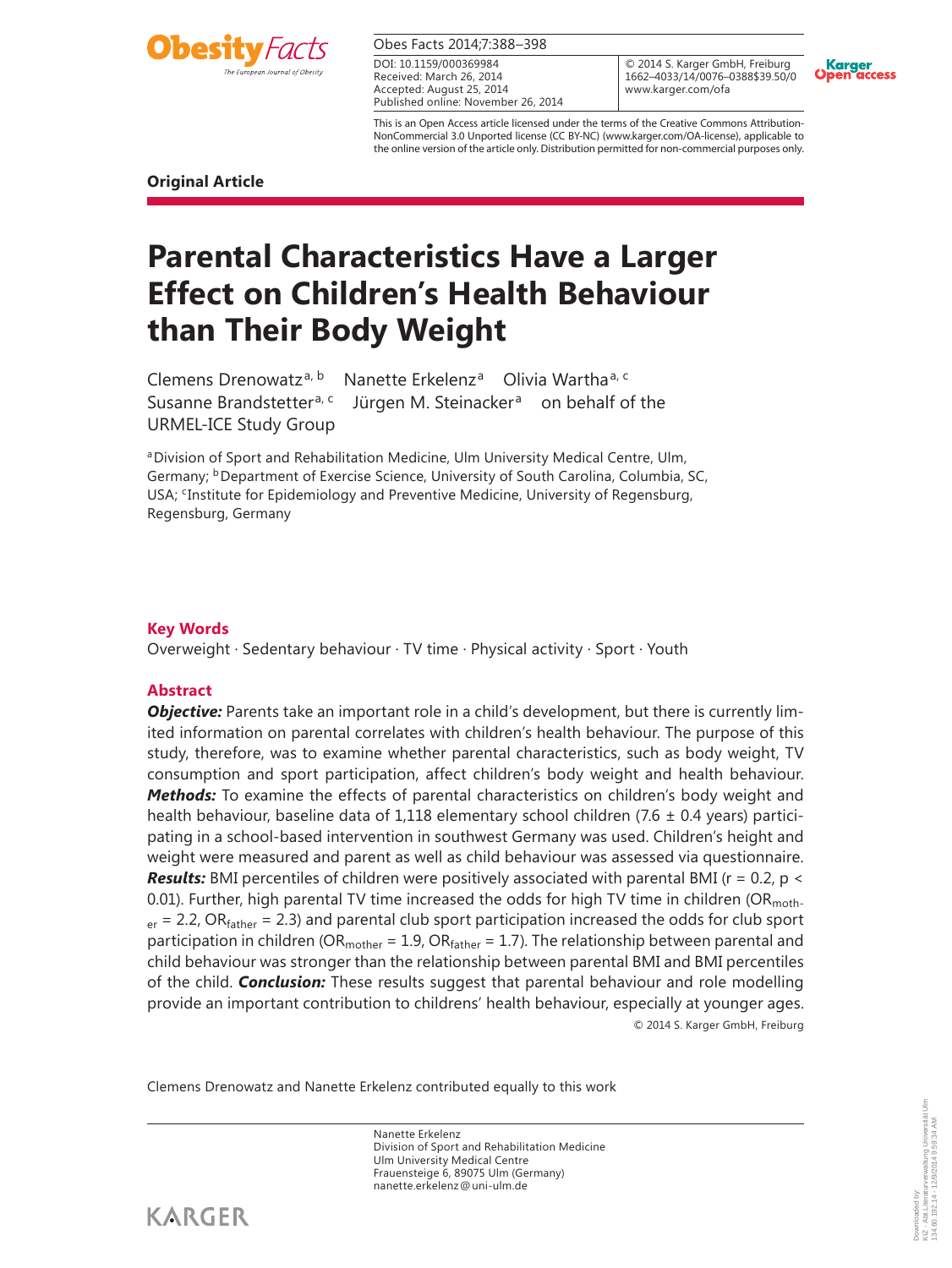

| Obes Facts 2014:7:388-398 |                                                       | 389 |
|---------------------------|-------------------------------------------------------|-----|
| DOI: 10.1159/000369984    | © 2014 S. Karger GmbH, Freiburg<br>www.karger.com/ofa |     |

#### **Introduction**

 The association of increased body weight with cardiovascular and metabolic disease risk as well as certain types of cancer [1, 2] has led the World Health Organisation to declare overweight and obesity as one of the leading future threats to public health [3]. In addition to chronic disease risk, overweight and obesity are associated with psychological problems such as depression, reduced self-esteem and lower quality of life [4] . These individual health impairments also put a significant economic burden on the society due to increased medical costs and absenteeism [5] . As excessive weight gain has partly been attributed to a lack of physical activity (PA) and a high amount of sedentary behaviour, various intervention programmes have been introduced to address the lack of sufficient participation in PA and sport. Particularly children and adolescents have been targeted as lifestyle patterns are established at a young age and then track into adulthood [6] . Further, children and adolescents are more responsive to health promotion programmes compared to adults [7] . Nevertheless, the prevalence of overweight and obesity in children and adolescents has been increasing [8], and school-based health promotion programmes have been of limited success [9, 10] despite their ability to reach a large amount of children independent of their socio-economic and family background [5, 11].

 Health behaviours in children and adolescents have been shown to be impacted by various factors [12] , and the omission of the family environment may be one reason for the lack of success of school-based intervention programmes concerning a healthier lifestyle. Parents, for example, influence their children's health behaviour. They can facilitate PA by transporting children to sporting venues and providing equipment as well as access to different opportunities for an active lifestyle [13, 14] . Especially in younger children, parents may also function as role model for their children and shared engagement of parents with their children in PA or sedentary behaviours could affect a child's behaviour [13, 15] . Furthermore there is a relation between parenting style and health behaviour among children [16, 17] . As first characterized by Baumrind [18] and later modified by Maccoby and Martin [19] , four classic parenting styles are known, each associated with different patterns of development outcomes. Research on the association between specific parenting styles, parental characteristics and child health behaviours, however, is still limited and inconsistent [13] , particularly in children, as most studies focused on associations of parental behaviour and their offspring in adolescents rather than children [12] . The purpose of this study, therefore, was to examine the association between parental and their offspring's body weight as well as sedentary behaviour and PA habits in elementary school children.

#### **Material and Methods**

 Baseline data from 1,103 (585 male, 518 female) first- and second-grade children (7.6 ± 0.4 years of age) participating in a school-based intervention programme (URMEL-ICE – Ulm Research on Metabolism, Exercise and Lifestyle in Children) in south-west Germany was used. Parents were provided written information prior to data collection and provided written consent. From children oral assent was obtained prior to data collection. The study protocol was approved by the University's institutional review board and by the Ministry of Education of the State of Baden-Wuerttemberg and is in accordance with the declaration of Helsinki.

 Children's height and weight was measured at the endocrine out-patient clinic of Ulm Children's Hospital with the children wearing only underwear according to standard procedures. Height was measured to the nearest 0.1 cm using a stadiometer (Ulm Stadiometer, Busse Design, Ulm, Germany), and weight was measured to the nearest 0.1 kg using a balance beam scale (Seca, Hamburg, Germany). Subsequently BMI was calculated (kg/m<sup>2</sup>) and converted to BMI percentiles (BMIPCT) using German reference values [20]. Overweight/obesity was determined at a BMIPCT above the 90th percentile [20] . In addition, birth weight was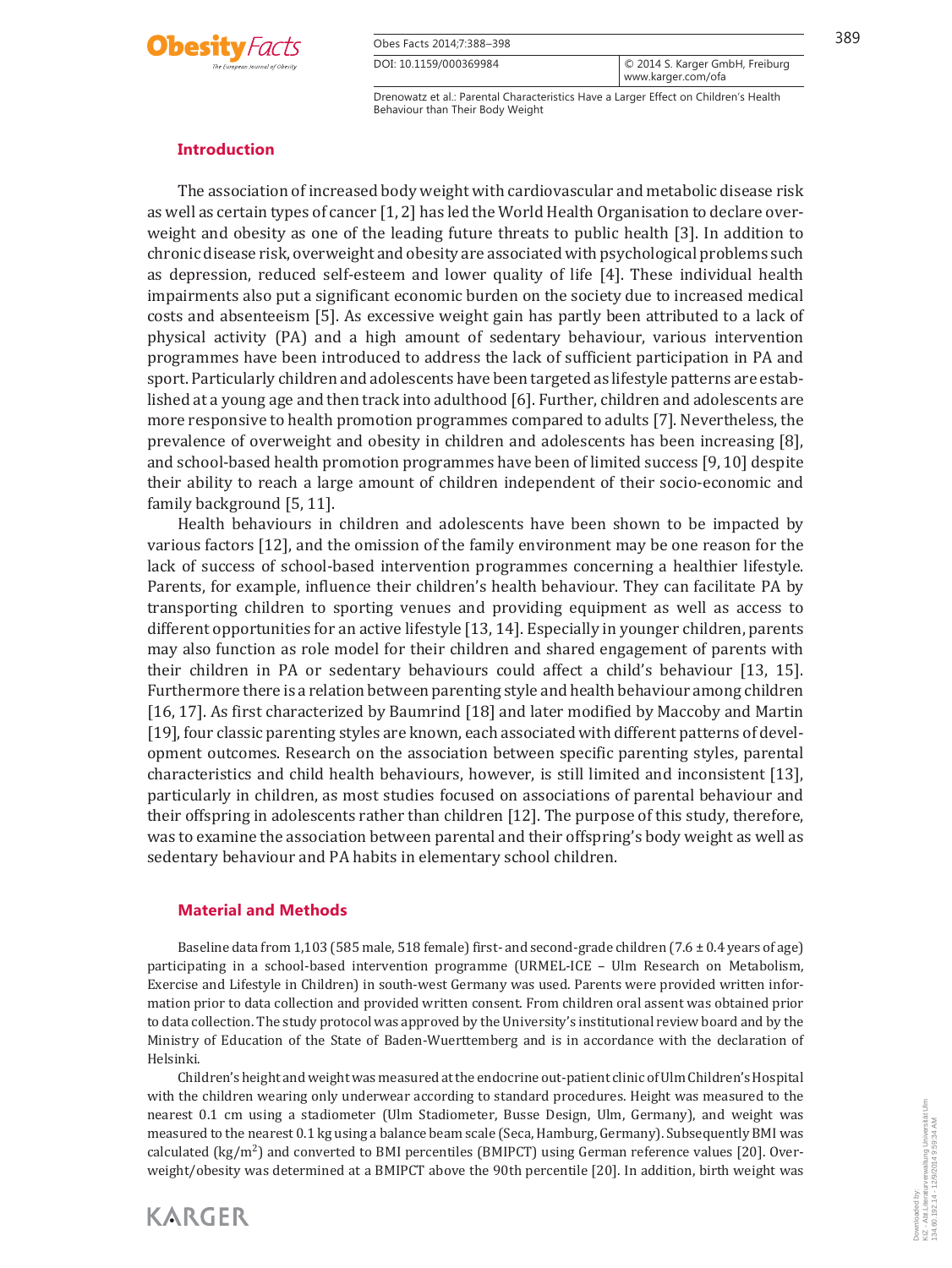

| Obes Facts 2014:7:388-398 |                                                       | 390 |
|---------------------------|-------------------------------------------------------|-----|
| DOI: 10.1159/000369984    | © 2014 S. Karger GmbH, Freiburg<br>www.karger.com/ofa |     |

obtained from birth records, and self-reported parental height (cm) and weight (kg) was used to calculate parental BMI (kg/m<sup>2</sup>). Parents were classified as normal-weight or overweight/obese using a cut point of 25  $kg/m<sup>2</sup>$  [21].

 Health behaviour and socio-economic background was assessed via parent questionnaire. Questions were based on the KiGGS survey, which assessed health behaviour in 18,000 German children and adolescents [22] . Specifically, parents were asked about their child's sport participation (club and non-club), time spent watching TV, their child's soft drink consumption as well as whether the child was having breakfast prior to going to school. TV time was used as a proxy for sedentary behaviour as this is the most prevalent sedentary behaviour in youth [23] and sport participation was used as an indicator of PA as this may be more accurately reported compared to unstructured habitual PA. Parents also reported their own time spent in front of the TV along with their participation in a sport club. Each question for parents and children had 5 categories. For sport participation and soft drink consumption, answer options were never, less than once/ week, 1–2 times/week, 3–5 times/week and almost daily. For time spent in front of the TV, categories consisted of never, roughly 30 min/day, 1–2 h/day, 3–4 h/day and more than 4 h/day. Parents were further asked to report their educational background and migration status, and children were considered as having a migration background if one of their parents was born outside Germany.

 Descriptive characteristics were calculated and differences between boys and girls were examined via independent t test for BMIPCT and Mann Whitney U test for behavioural components. Sex-specific differences for parental BMI were examined via dependent t test. The association between parental and children's body composition and health behaviour was initially explored via correlation analysis. The strength of the association was defined, for positive and negative trends, as strong ( $r > 0.5$ ), moderate ( $0.5 \le r \le 0.3$ ), or weak (0.3 < r < 0.1) [24] . Subsequently, backwards multiple linear regression analysis was used to assess the association between parental BMI and health behaviour with children's BMIPCT. The examination of the association between various health behaviours and weight status occurred via multiple logistic regression. Cut points for sport participation were at least once a week for club sports or non-club sports. Similarly, soft drink consumption was dichotomized as consuming soft drinks more or less than once/week. TV viewing of more or less than 60 min/day was used to differentiate between high and low TV time, and parental education was dichotomized based on at least graduating from high school or not. Each analysis was performed for the total sample as well as separately for boys and girls. All statistics were performed in SPSS 19.0 with a statistical significance set at p < 0.05 using Bonferroni adjustment for multiple analyses.

## **Results**

**KARGER** 

 Descriptive characteristics, separated for boys and girls, are shown in table 1 . Boys were significantly heavier at birth compared to girls. Boys also displayed higher body weight and height at measurement time, but there were no sex differences in BMIPCT. The prevalence of overweight/obesity, however, was higher in boys compared to girls. For health behaviour, only participation in club sports was significantly higher in boys compared to girls  $(z = -2.22$ , p = 0.03), with no differences in TV time, soft drink consumption or having breakfast. There were no differences in parent BMI between boys and girls. Paternal BMI, however, was significantly higher compared to maternal BMI, which was also reflected by the prevalence of overweight/obesity. The overweight/obesity rate was twice as high in fathers compared to mothers.

 The association between parental BMI and child BMIPCT as well as birth weight was significant (table 2). Parental behaviour and migration background also correlated significantly with the respective parental behaviour, except for habitual sport participation in boys ( table 3 ). In general there was a stronger association between parental behaviours and the respective behaviour in girls compared to boys. Parental education was also significantly correlated with children's TV time and club sports, but not habitual sports. Despite being significant, correlations were generally weak, except for the association between parental and children's TV time and the association between migration background and club sport participation.

134.60.192.14 - 12/9/2014 9:59:34 AM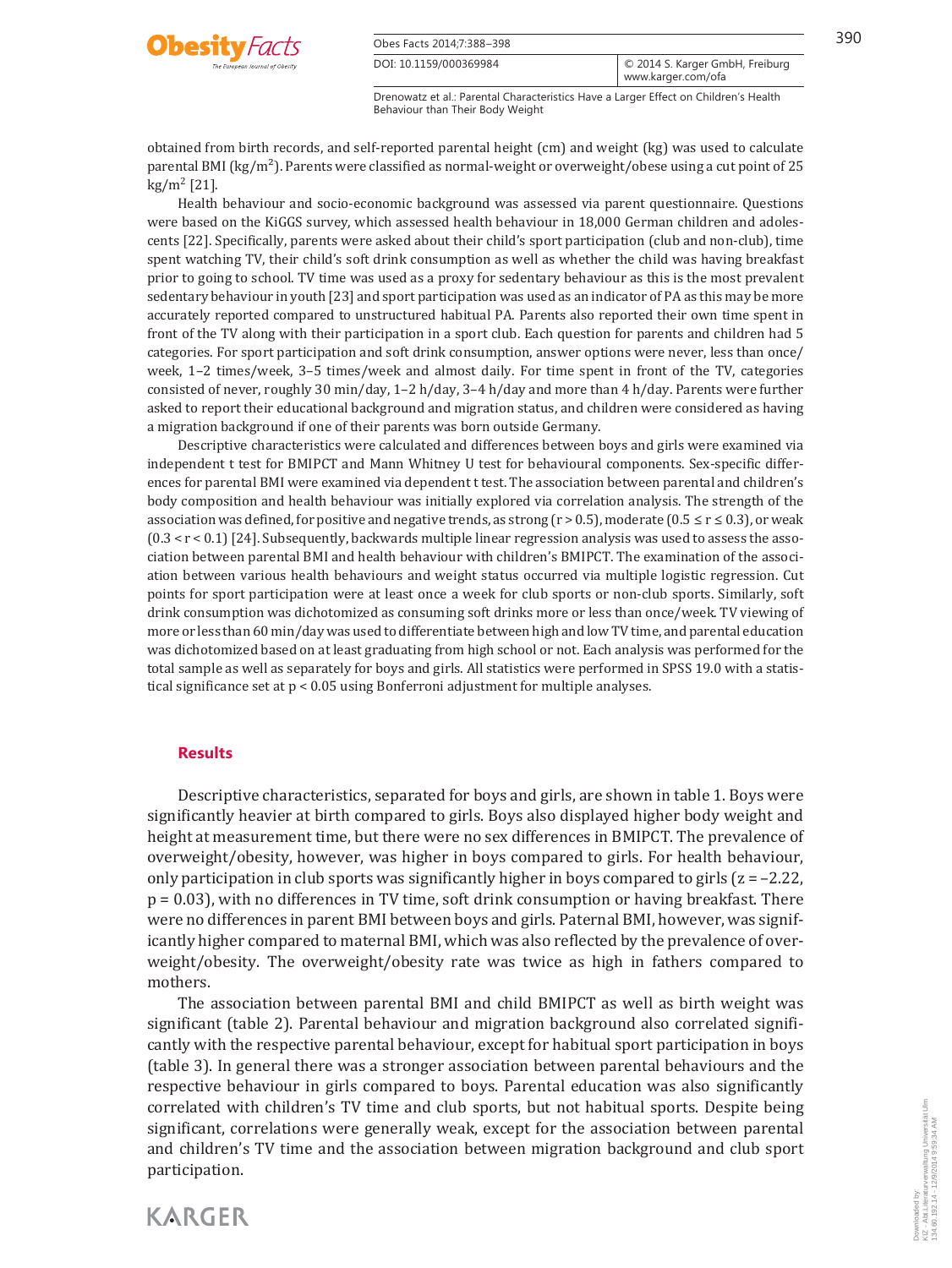

| Obes Facts 2014:7:388-398 |                                                               | 391 |
|---------------------------|---------------------------------------------------------------|-----|
| DOI: 10.1159/000369984    | $\circ$ 2014 S. Karger GmbH, Freiburg<br>l www.karger.com/ofa |     |

|  |  |  |  |  | Table 1. Descriptive characteristics <sup>a</sup> |
|--|--|--|--|--|---------------------------------------------------|
|--|--|--|--|--|---------------------------------------------------|

|                                 | N     | Total           | <b>Boys</b>     | Girls           |
|---------------------------------|-------|-----------------|-----------------|-----------------|
| Child age, years                | 1,103 | $7.6 \pm 0.5$   | $7.6 \pm 0.5$   | $7.5 \pm 0.4$   |
| Birth weight, $g^*$             | 863   | $3,367 \pm 534$ | $3,411 \pm 530$ | $3.321 \pm 536$ |
| Height, cm <sup>*</sup>         | 1,103 | $126.9 \pm 5.6$ | $127.6 \pm 5.5$ | $126.2 \pm 5.7$ |
| Weight, kg*                     | 1,103 | $26.3 \pm 5.0$  | $26.8 \pm 5.1$  | $25.7 \pm 4.8$  |
| <b>BMIPCT</b>                   | 1.103 | $49.6 \pm 28.9$ | $51.5 \pm 29.2$ | $47.6 \pm 28.5$ |
| % Overweight/obese <sup>†</sup> | 1,103 | 11.7            | 13.9            | 9.2             |
| % Migration background          | 1,023 | 34.9            | 35.7            | 34.0            |
| BMI mother, $\text{kg/m}^2$     | 1.067 | $24.1 \pm 4.3$  | $23.9 \pm 4.1$  | $24.2 \pm 4.6$  |
| % Overweight/obese, mother      | 1,067 | 31.9            | 30.3            | 33.6            |
| BMI father, $\text{kg/m}^2$     | 1,023 | $26.0 \pm 3.4$  | $26.0 \pm 3.4$  | $26.0 \pm 3.4$  |
| % Overweight/obese, father      | 1,023 | 58.1            | 59.6            | 56.6            |

N = Sample size.

**KARGER** 

a Values are mean ± SD, unless prevalence is reported.

\*Significant difference between boys and girls based on t-test (p < 0.05).

†Significant difference between boys and girls based on chi-square (p < 0.05).

| <b>Table 2.</b> Association between<br>parental and child BMI <sup>a</sup> |                                                                | BMI <sub>mother</sub> | $BMI_{\text{father}}$  | Birth weight                       |
|----------------------------------------------------------------------------|----------------------------------------------------------------|-----------------------|------------------------|------------------------------------|
|                                                                            | Child BMIPCT<br>BMI <sub>mother</sub><br>$BMI_{\text{father}}$ | $0.200**$             | $0.234**$<br>$0.217**$ | $0.150**$<br>$0.140**$<br>$0.094*$ |

<sup>a</sup>Values are Pearson correlation coefficients, adjusted for child's sex and age. \*p < 0.05. \*\*p < 0.01.

 In the backwards linear regression only birth weight, parental BMI and the child's TV time remained as significant coefficients for BMIPCT after entering birth weight, parental BMI, parental education as well as the child having breakfast, soft drink consumption, TV time, club sport participation and habitual sport participation of the child (table 4). Results were similar in the sex-specific analyses but these variables explained only 10% (7% in girls and 16% in boys) of the children's BMIPCT. Further, it was shown that paternal BMI was more strongly associated with BMIPCT in boys, while maternal BMI was more strongly associated with BMIPCT in girls.

 Higher parental BMI and watching TV for more than 60 min/day were also associated with increased odds for the child being overweight/obese (table 5). In addition, a lower odds ratio for overweight/obesity was observed with an increased participation of the child in club sports while habitual sport participation, soft drink consumption or having breakfast along with parental education and migration status were not shown to affect the odds of being overweight/obese. Similar to the results of the linear regression analysis, the model used for logistic regression explained only between 8 and 15% of the variability in overweight/ obesity. Interestingly, parental BMI did not reach significance in the sex-specific analysis, and only club sport participation was associated with a reduction in the odds for being overweight/obese in boys and girls. In boys higher paternal education was also associated with reduced odds for being overweight/obese.

 The odds for regular participation in club sports were significantly lower in overweight/ obese children, those having a migration background and children with regular soft drink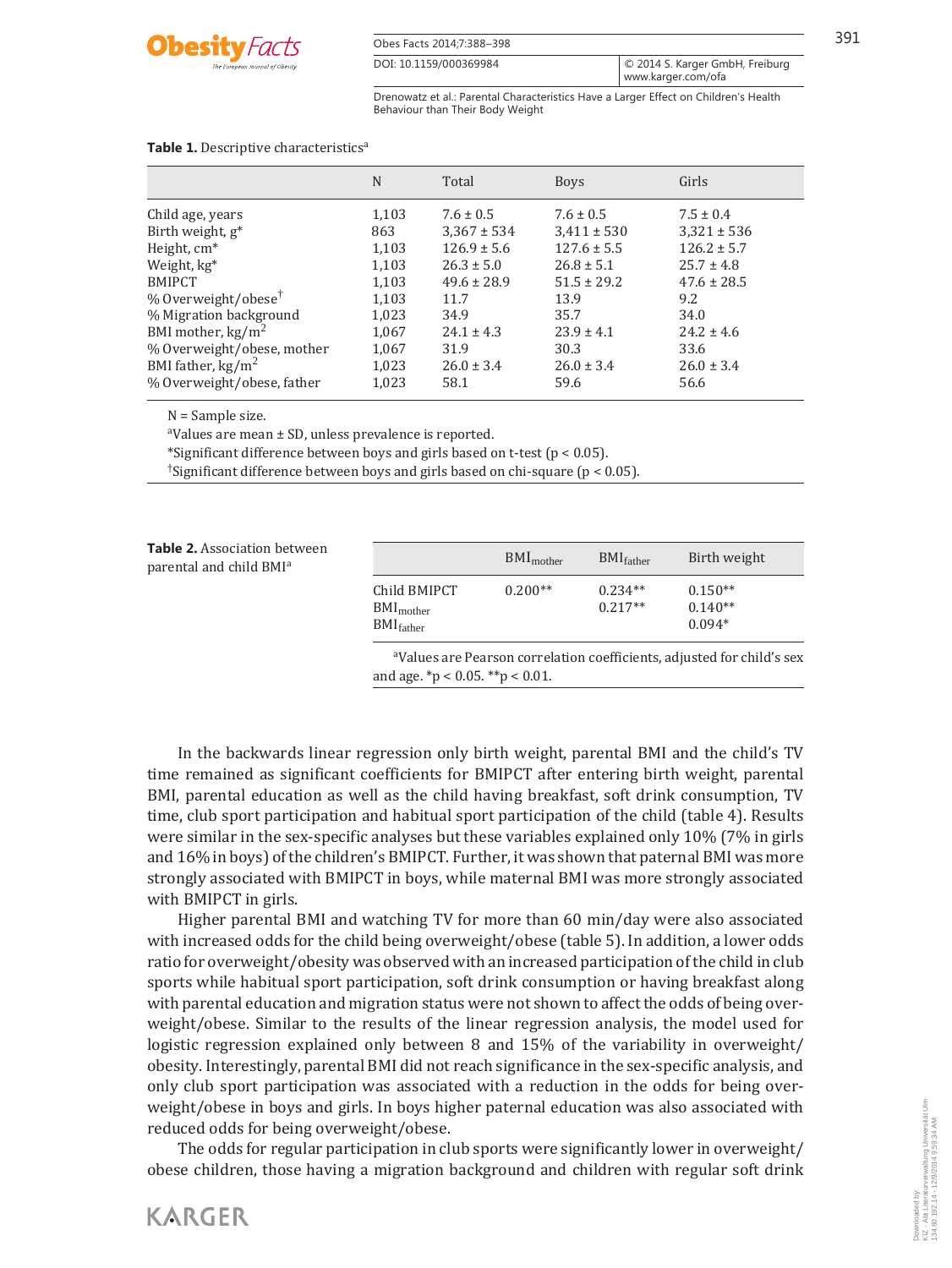

| Obes Facts 2014:7:388-398 |                                                       | 392 |
|---------------------------|-------------------------------------------------------|-----|
| DOI: 10.1159/000369984    | © 2014 S. Karger GmbH, Freiburg<br>www.karger.com/ofa |     |

| Table 3. Association between parental and child behaviour <sup>a</sup> |  |
|------------------------------------------------------------------------|--|
|------------------------------------------------------------------------|--|

|                                              | TV time     |             |                           | Club sport             |            |                           | Habitual sports        |           |                                     |
|----------------------------------------------|-------------|-------------|---------------------------|------------------------|------------|---------------------------|------------------------|-----------|-------------------------------------|
|                                              | boys        | girls       | total                     | girls<br>total<br>boys |            |                           | girls<br>total<br>boys |           |                                     |
|                                              | $(n = 574)$ | $(n = 509)$ | $(n = 1,083)$ $(n = 556)$ |                        |            | $(n = 483)$ $(n = 1,039)$ |                        |           | $(n = 522)$ $(n = 465)$ $(n = 987)$ |
| Behaviour <sub>mother</sub><br>$(N = 1,085)$ | $0.327**$   | $0.417**$   | $0.368**$                 | $0.167**$              | $0.248**$  | $0.206**$                 | 0.076                  | $0.167**$ | $0.118**$                           |
| Behaviourfather<br>$(N = 1,022)$             | $0.305**$   | $0.367**$   | $0.335**$                 | $0.136**$              | $0.152**$  | $0.147**$                 | 0.024                  | $0.133*$  | $0.078*$                            |
| Migration background<br>$(N = 1,023)$        | $0.304**$   | $0.269**$   | $0.288**$                 | $-0.224*$              | $-0.415**$ | $-0.314**$                | $-0.067$               | $-0.122*$ | $-0.094*$                           |
| Education <sub>mother</sub><br>$(N = 1,080)$ | $-0.200**$  | $-0.276**$  | $-0.238**$                | $0.159**$              | $0.241**$  | $0.199**$                 | $-0.003$               | 0.079     | 0.036                               |
| $Education_{father}$<br>$(N = 1,042)$        | $-0.184**$  | $-0.220**$  | $-0.200**$                | $0.110*$               | $0.106*$   | $0.110**$                 | $-0.027$               | 0.043     | 0.009                               |

a Values are Spearman correlation coefficients separately for boys and girls as well as the total sample.

†Respective parental behaviour (i.e. parental activity, parental club sport, parental TV).

 $*$ p < 0.05. \*\*p < 0.01.

| <b>able 4.</b> Standardized coefficients and $R^2$ for backwards linear regression analysis |  |  |  |  |
|---------------------------------------------------------------------------------------------|--|--|--|--|
|                                                                                             |  |  |  |  |

|                         | Birth weight | BMI <sub>mother</sub> | $BMI_{father}$ | Child TV time | $R^2$ |
|-------------------------|--------------|-----------------------|----------------|---------------|-------|
| $BMIPCT_{total}$        | $0.11**$     | $0.14**$              | $0.19**$       | $0.09*$       | 0.10  |
| $BMIPCT_{\text{boys}}$  | 0.11         | $0.13*$               | $0.31**$       | 0.08          | 0.16  |
| BMIPCT <sub>girls</sub> | 0.12         | $0.16*$               | 0.08           | 0.08          | 0.07  |

Variables entered: birth weight, BMI<sub>mother</sub>, BMI<sub>father</sub>, Education<sub>mother</sub>, Education<sub>father</sub>, child heaving breakfast, child's soft drink consumption, child's club sport participation, child's habitual sports participation, child's TV time.

 $*$ p < 0.05. \*\*p < 0.01.

**Table 5.** Odds ratios with 95% CI for overweight/obesity in the total sample adjusted for sex and separately for boys and girls<sup>a</sup>

|                                         | Total (95% CI)      | Boys (95% CI)       | Girls (95% CI)   |
|-----------------------------------------|---------------------|---------------------|------------------|
| Overweightmother                        | $1.72$ (1.02; 2.89) | 1.43(0.70; 2.89)    | 2.04(0.89; 4.72) |
| Overweightfather                        | 2.15(1.20; 3.87)    | 2.19(0.99; 4.82)    | 2.29(0.94; 5.57) |
| High educationmother                    | 1.00(0.55; 1.81)    | 0.92(0.42; 2.00)    | 1.30(0.49; 3.43) |
| High educationfather                    | 0.63(0.36; 1.10)    | $0.44$ (0.20; 0.94) | 0.91(0.38; 2.17) |
| Migration background                    | 1.23(0.69; 2.21)    | 1.06(0.50; 2.25)    | 1.56(0.59; 4.14) |
| Regular breakfast <sub>child</sub>      | 0.57(0.29; 1.12)    | 0.40(0.16; 1.05)    | 0.75(0.28; 2.01) |
| Regular soft drink <sub>child</sub>     | 0.71(0.41; 1.20)    | 0.54(0.27; 1.11)    | 0.96(0.41; 2.25) |
| High club sportchild                    | $0.42$ (0.24; 0.75) | $0.40$ (0.18; 0.86) | 0.39(0.16; 0.95) |
| High sport <sub>child</sub>             | 1.19(0.68; 2.08)    | 1.20(0.56; 2.60)    | 1.18(0.50; 2.84) |
| High TV time <sub>child</sub>           | $1.76$ (1.02; 3.04) | 1.40(0.69; 2.86)    | 2.31(0.97; 5.50) |
| Correctly classified, %                 | 88.0                | 86.1                | 89.9             |
| Cox & Snell $R^2$ –Nagelkerke $R^2$ , % | $7.9 - 15.3$        | $8.9 - 16.3$        | $8.1 - 16.8$     |

<sup>a</sup> All variables were entered simultaneously in the model (N = 803). Significant results in italics.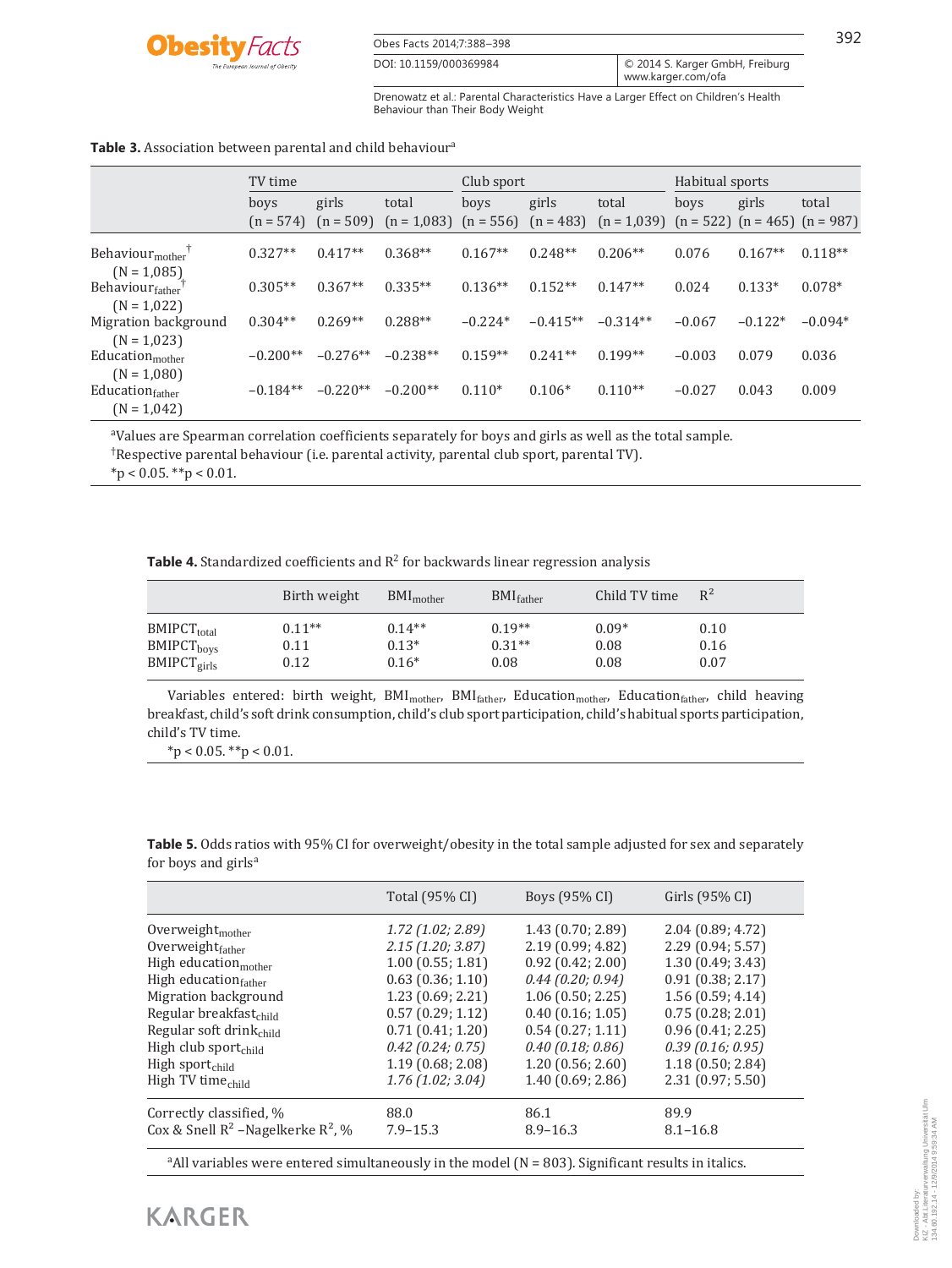

| Obes Facts 2014;7:388-398 |                                                         | 393 |
|---------------------------|---------------------------------------------------------|-----|
| DOI: 10.1159/000369984    | © 2014 S. Karger GmbH, Freiburg<br>l www.karger.com/ofa |     |

|                                            | Total (95% CI)        | Boys (95% CI)       | Girls (95% CI)      |
|--------------------------------------------|-----------------------|---------------------|---------------------|
| $Club$ sport $_{mother}$                   | $1.88$ (1.08; 3.28)   | 2.05(0.92; 4.56)    | $1.76$ (0.78; 3.97) |
| $\mathsf{Club}$ sport $_{\mathsf{father}}$ | $1.73$ $(1.04; 2.88)$ | $1.66$ (0.82; 3.34) | 1.73(0.80; 3.75)    |
| High education <sub>mother</sub>           | 1.39(0.87; 2.20)      | 1.31(0.68; 2.52)    | 1.40 (0.71; 2.75)   |
| High education <sub>father</sub>           | 0.83(0.53; 1.29)      | 0.71(0.37; 1.37)    | 0.95(0.50; 1.83)    |
| Migration background                       | 0.25(0.16; 0.38)      | 0.35(0.19; 0.62)    | 0.17(0.09; 0.31)    |
| Regular breakfast <sub>child</sub>         | $1.84$ (1.03; 3.27)   | 1.08(0.45; 2.63)    | $2.92$ (1.27; 6.72) |
| Regular soft drink <sub>child</sub>        | 0.57(0.38; 0.86)      | $0.42$ (0.23; 0.76) | 0.80(0.43; 1.49)    |
| High sportchild                            | 1.37(0.90; 2.09)      | 1.31 (0.72; 2.37)   | 1.38(0.74; 2.57)    |
| High TV time <sub>child</sub>              | $0.56$ (0.37; 0.85)   | $0.46$ (0.26; 0.82) | $0.66$ (0.36; 1.23) |
| Overweightchild                            | 0.43(0.24; 0.77)      | 0.38(0.18; 0.82)    | 0.44(0.17; 1.11)    |
| Correctly classified, %                    | 72.2                  | 78.2                | 69.6                |
| Cox & Snell $R^2$ – Nagelkerke $R^2$ , %   | $21.7 - 31.3$         | $18.3 - 26.9$       | $27.1 - 38.3$       |

**Table 6.** Odds ratios with 95% CI for children's regular club sport participation in the total sample adjusted for sex and separately for boys and girls<sup>a</sup>

**Table 7.** Odds ratios with 95% CI for children watching TV for more than 60 min/day in the total sample adjusted for sex and separately for boys and girls

|                                                                                                       | Total (95% CI)      | Boys (95% CI)       | Girls $(95\% \text{ CI})$ |
|-------------------------------------------------------------------------------------------------------|---------------------|---------------------|---------------------------|
| TV timemother                                                                                         | 2.24(1.44; 3.49)    | $2.03$ (1.09; 3.79) | 2.40(125; 4.64)           |
| TV time <sub>father</sub>                                                                             | 2.33(1.45; 3.74)    | 2.19(1.12; 4.29)    | 2.56(1.28; 5.11)          |
| High education <sub>mother</sub>                                                                      | 0.88(0.58; 1.35)    | 0.80(0.44; 1.44)    | 0.94(0.50; 1.75)          |
| High educationfather                                                                                  | 0.91(0.61; 1.34)    | 0.86(0.49; 1.52)    | 0.97(0.55; 1.69)          |
| Migration background                                                                                  | 1.97(1.29; 3.00)    | $1.92$ (1.09; 3.37) | $2.12$ (1.09; 4.11)       |
| Regular breakfast <sub>child</sub>                                                                    | 0.55(0.31; 0.96)    | 0.55(0.24; 1.29)    | 0.51(0.24;1.10)           |
| Regular soft drink <sub>child</sub>                                                                   | $1.68$ (1.17; 2.40) | 1.33(0.80; 2.19)    | $2.02$ (1.19; 3.43)       |
| High sportchild                                                                                       | 0.69(0.47; 1.01)    | $0.66$ (0.39; 1.12) | 0.70(0.40; 1.23)          |
| High club sport <sub>child</sub>                                                                      | 0.64(0.42; 0.97)    | 0.47(0.26; 0.84)    | 0.86(0.45; 1.63)          |
| Overweightchild                                                                                       | $1.79$ (1.02; 3.16) | 1.39(0.66; 2.94)    | 2.37 (0.95; 5.89)         |
| Correctly classified, %                                                                               | 69.1                | 70.0                | 70.7                      |
| Cox & Snell $R^2$ – Nagelkerke $R^2$ , %                                                              | $18.0 - 24.2$       | $16.8 - 22.5$       | $20.3 - 27.3$             |
| All variables were entered simultaneously in the model ( $N = 825$ ). Significant results in italics. |                     |                     |                           |

consumption and higher TV time (table 6). Parental club sport participation and the child having breakfast, on the other hand, were associated with increased odds for regular club sport participation. As was observed for overweight/obesity, parental club sport participation was no longer significantly associated with club spors participation of the child in the sex-specific analysis. In boys, being overweight/obese, high TV time, regular soft drink consumption and migration background were associated with reduced odds for regular club sport participation while in girls, only migration background reduced the odds for regular club sport participation. Having breakfast, however, was associated with an increased odds ratio for participation in club sports in girls.

 The odds ratio of high TV time was reduced in children who reported regular club sport participation as well as in those having breakfast (table 7). Regular soft drink consumption, being overweight/obese, having a migration background as well as increased parental TV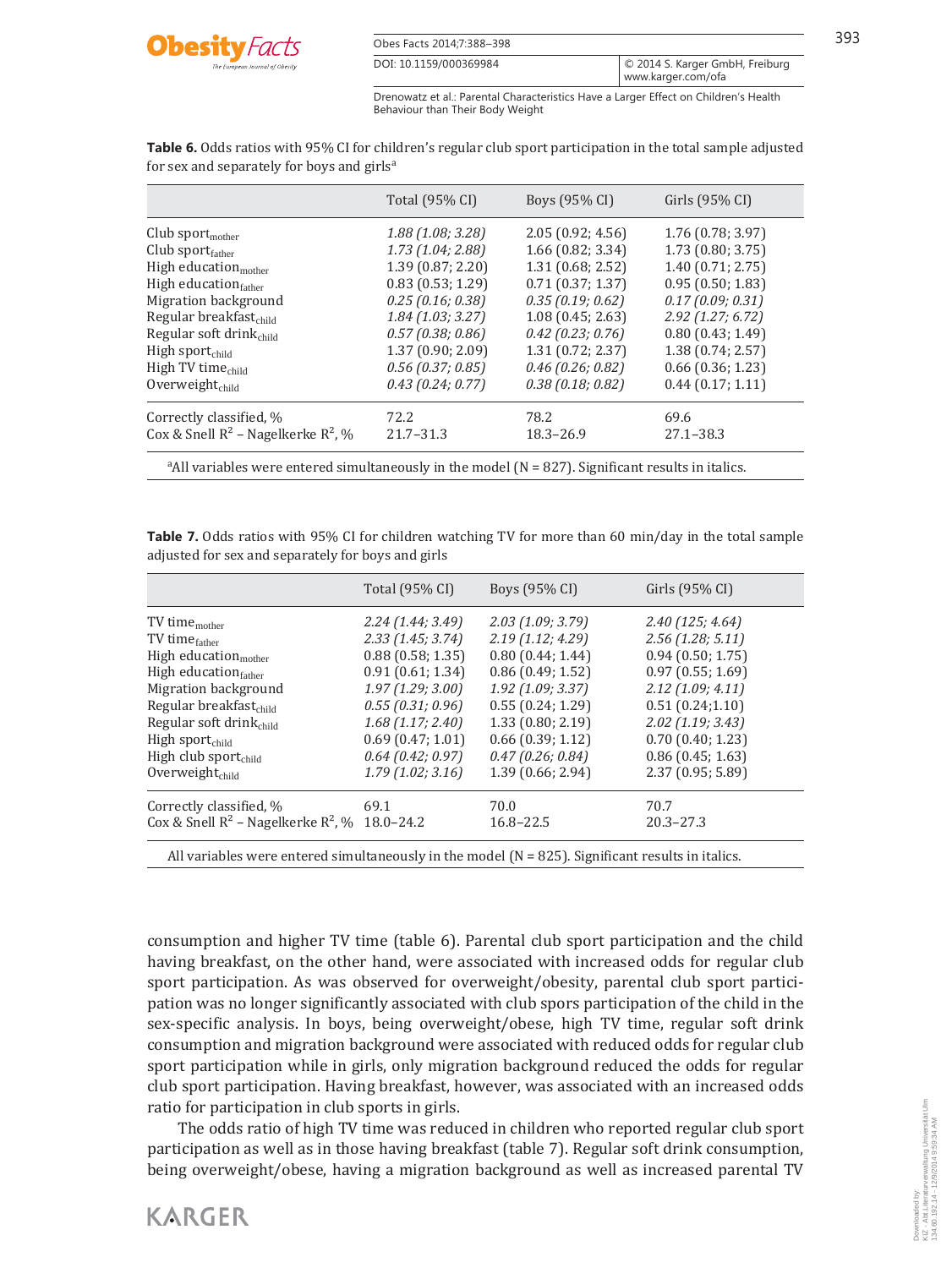

| Obes Facts 2014:7:388-398 |                                                       | 394 |
|---------------------------|-------------------------------------------------------|-----|
| DOI: 10.1159/000369984    | © 2014 S. Karger GmbH, Freiburg<br>www.karger.com/ofa |     |

time, on the other hand, increased the odds for high TV time in the children. Parental TV time above 60 min/day and migration background remained significant in the sex-specific analyses. Regular club sport participation, however, only remained significant in boys while in girls the association between regular soft drink consumption and high TV time remained significant.

#### **Discussion**

**KARGER** 

 The focus of this study was to examine the association between parental and child characteristics in relation to health behaviour and body weight. Despite several significant associations, these results underline the complexity of influences on children's health behaviour as only a small part of the variability could be explained by the regression models. Nevertheless, parental weight as well as TV time and PA were associated with their children's body weight and respective behaviours. The lack of significance of parental characteristics in the sex-specific analyses for body weight and sport participation, except for parental education on boys' engagement in club sports, was probably due to the larger confidence intervals as a result of the reduced sample size. Results of this study further indicate that boys and girls are affected differently by certain constraints, which already has been addressed by Wisniewski and Chernausek [25], who argue that susceptibility to social, ethnic, genetic and environmental factors in relation to body weight may differ for boys and girls. Gustafson and Rhodes [13] also reported stronger relationships between PA levels of mothers and daughters as well as fathers and sons, but it was concluded that sex-specific associations between parental and children's health behaviour remain inconclusive [13, 25] .

 In the total sample, parental behaviour was significantly associated with the child's respective behaviour. As was shown in previous studies [14, 23, 26] , higher parental TV time was associated with increased odds for high TV time in children, and particularly shared TV time (i.e. parents and children watching TV together) has been shown to increase children's TV time [15]. Research on the association between PA levels of parents and their offspring, however, is less clear [13]. Garcia et al. [27] argued that particularly in younger children parents may function as exercise models, and higher activity levels have been shown in children whose parents were active [12] . Further, shared activities between parents and children have been suggested as possibly increasing children's PA levels [28] . In adolescents, on the other hand, no relationship between parental and children's activity levels was observed [14, 29] , and van der Horst et al. [12] argued that even in children current evidence is insufficient to draw conclusions about the association between parental and children's PA. These authors suggested that parental support, rather than parental activity levels, affects children's PA [12] . Nevertheless, it is possible that physically active parents are more likely to provide support, such as transportation to facilities or sport events, as they put a higher value on PA [13].

 In addition to positive associations with parental behaviour, migration background, but not parental education, reduced the likelihood of regular club sport participation while it increased the odds for higher TV time. Lange et al. [30] also reported increased TV time and lower club sport participation in migrant children independent of other indicators of socioeconomic status such as household income or parental education, and Sallis et al. [29] did not show any association between parent education and PA in children. Kantomaa et al. [31] , on the other hand, did report a direct association between parent education and children's PA levels. It was, therefore, concluded that the evidence on the effect of parental education on children's PA remains inconclusive [12] . The association between parental education and children's TV time seems to be stronger [23] even though no direct influence of parental education and children's TV time has been shown in the present study. There was, however,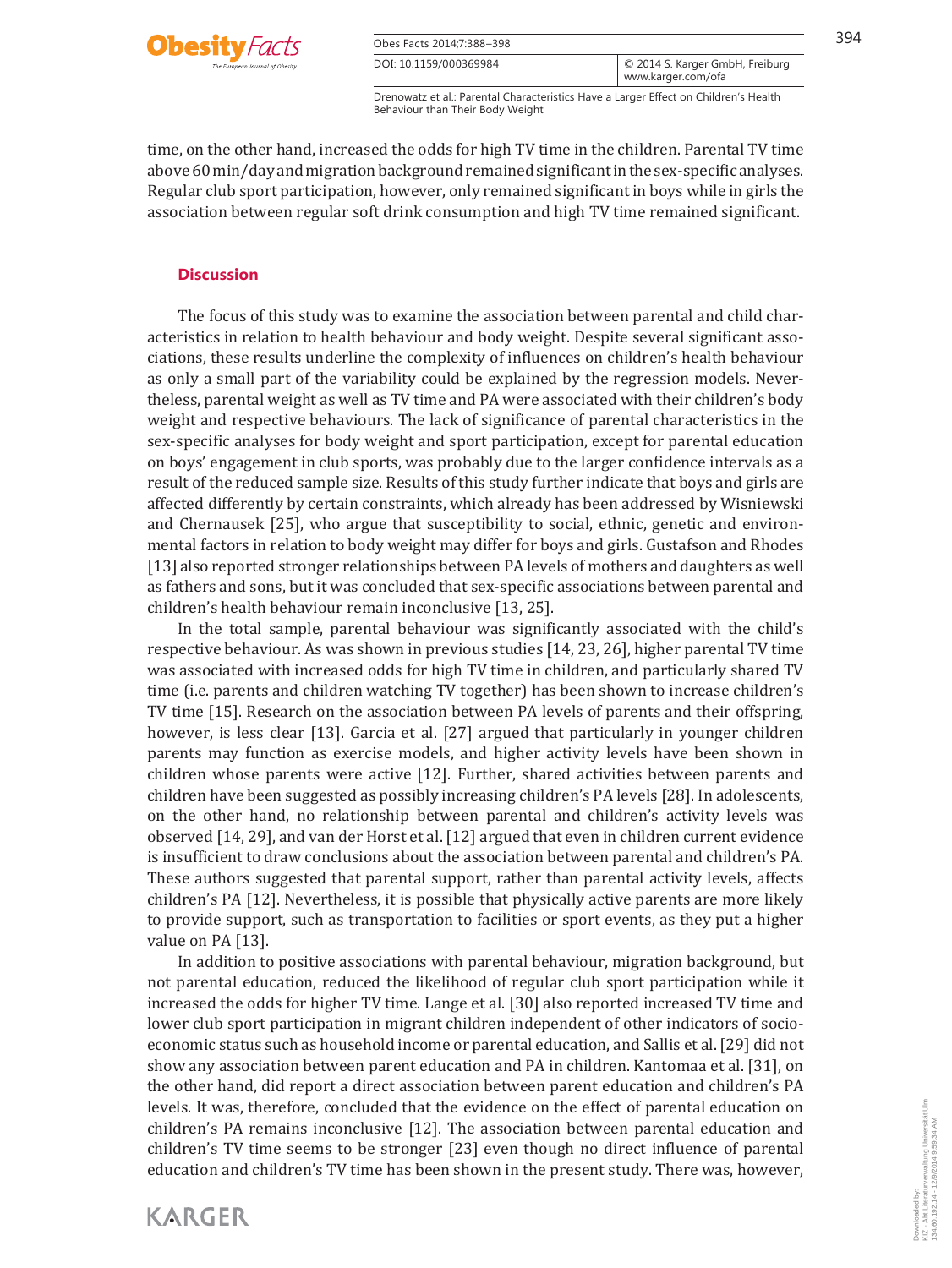

| Obes Facts 2014;7:388-398 |                                                             |  |
|---------------------------|-------------------------------------------------------------|--|
| DOI: 10.1159/000369984    | $\circ$ 2014 S. Karger GmbH, Freiburg<br>www.karger.com/ofa |  |

an inverse relationship between parental education and the parents' TV time (results not shown), and it could be argued that the effect of parental education may be mediated by higher parental TV time rather than directly influencing the child's TV time. Parenting style and rules for watching TV further affect TV habits of the children [32, 33] and may also be associated with the parents' educational background. Another indicator of parental concern about their child's health could be providing breakfast, and children having breakfast has been associated with maternal education as well as family income and migration background [34] . The results of the present study also showed an association between having breakfast and increased club sport participation as well as reduced TV time. The increased health consciousness of these parents could have increased their likelihood of supporting PA or sport participation as well as limiting TV time.

 The previously discussed parental behaviours may also reflect a certain general parenting style. Previous research identified four major parenting styles (authoritarian, authoritative, permissive and neglectful) using two dimensions of parental behaviour: responsiveness to and demandingness of the child [19] . Authoritarian parenting is characterized by strict rules, high demands in self-control and a low level of sensitivity. Authoritative parenting is characterized by encouragement to be independent, parental warmth and emotional support. Permissive parenting is associated with few rules or standards of behaviour, low demands for self-control and high sensitivity and warmth, whereas a neglectful parenting style is characterized by parents being emotionally distant from their children and little supervision. Although it is known that parenting style is significantly associated with health behaviour in children [16, 17] , research regarding parenting styles and PA in children is rare. A crosssectional survey of 792 10- to 11-year-old UK children found permissive parenting as most related to children's PA [35] . In their research, using accelerometers to assess PA in children, permissive mothers were identified as more supportive in logistics than authoritative mothers. Similar results were found by Hennessy et al. [36] in a US study assessing 99 parentchild dyads. However, Schmitz et al. [37] identified girls of authoritative mothers to have the highest PA and lowest sedentary leisure habits. These equivocal findings can be due to the different measurements of parenting style and different age groups and emphasise the need for further research on this topic.

 In addition to parental and environmental characteristics, the child's soft drink consumption as well as body weight status was associated with TV time and club sport participation. There was also an inverse association between club sport participation and TV while habitual sport participation did not affect either behaviour. Sallis et al. [38] did not report a significant relationship between TV time and PA either, and Lowry et al. [39] showed in highschool students that watching TV replaces light activities such as walking or playing rather than more vigorous activities like sport. The clinical relevance of TV time on body fatness has been argued as well, as children should have sufficient time for watching TV and engaging in sport and PA [40] . Nevertheless, higher TV time has been shown to affect dietary choices of children and mothers [41, 42] , and in the present study soft drink consumption doubled the odds for high TV time in girls. In boys no significant association between soft drink consumption and TV time was observed, but regular soft drink consumption was associated lower sport participation. In contrast to previous studies [43, 44] , there was, however, no direct association between regular soft drink consumption and body weight.

 The subjective assessment of health behaviour via parent questionnaire, however, needs to be considered when interpreting the findings of this study. Unfortunately, currently no validated questionnaire for the assessment of health behaviour in children is available but the questions used were based on a large-scale and well-published study [22] . Nevertheless, social desirability may be of concern as parents knew about the purpose of the following intervention, and their responses may have been biased to display a better health behaviour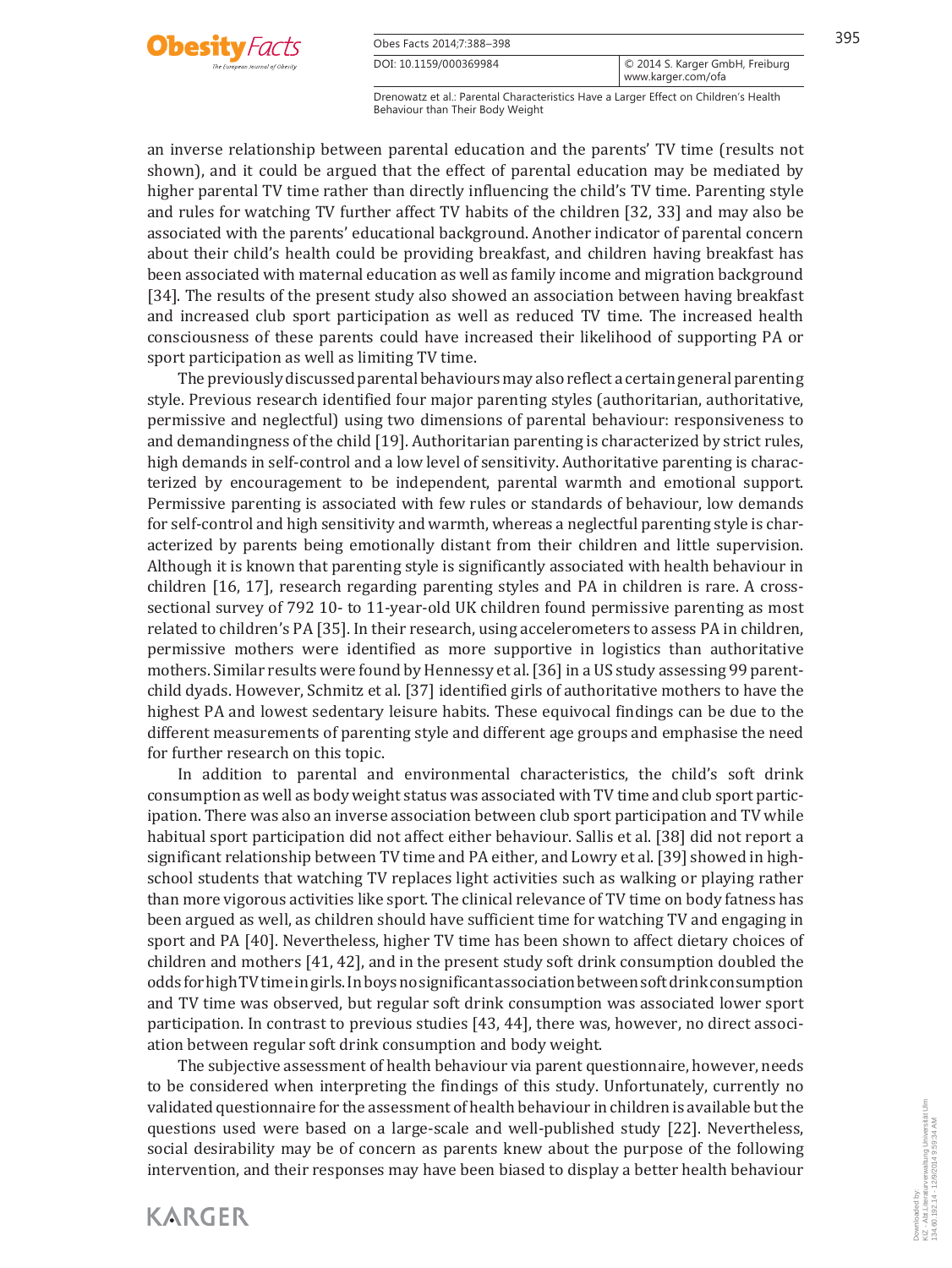

| Obes Facts 2014:7:388-398 |                                                       | 396 |
|---------------------------|-------------------------------------------------------|-----|
| DOI: 10.1159/000369984    | © 2014 S. Karger GmbH, Freiburg<br>www.karger.com/ofa |     |

of their children and themselves. Further, TV time was used as a proxy for sedentary behaviour. Even though, TV time has been considered to be the most common sedentary behaviour [23] , the amount of time spent watching TV does not reflect total sedentary time [45] . Similarly, sport participation does not necessarily reflect total PA in either children or parents. Especially in younger children unstructured activities may contribute significantly to overall activity levels [46]. Sport participation, however, may be reported more accurately, and already in pre-schoolers a direct relationship between sport participation and habitual PA has been shown [47]. It should also be mentioned that the sample is not representative as only children whose teachers were willing to participate in a school-based intervention programme with parental involvement were addressed to enrol in the study.

 Nevertheless, the results still provide valuable insights into the role of the home environment regarding children's health behaviour. It was shown that parents can serve as models for a healthy and active lifestyle in elementary school children. Another interesting finding was that parental characteristics explain more of the variability in children's health behaviour (i.e., TV time, sport participation) than the child's body weight. Parents support their children by facilitating access to facilities for sport and PA and function as a role model for a healthy lifestyle. Further, parenting style has been shown to impact and shape children's daily activities [16, 36, 37]. The involvement of parents in health-related interventions, therefore, seems to be crucial. Parents need to be reminded that they play a crucial role in the development of their children's behaviour. Differential effects of parenting style on children's health behaviour need to be communicated and implemented in parent education programmes. More research, however, is needed to identify key components contributing to an active and healthy lifestyle of children, which will help in the development of effective intervention strategies that will foster an active and healthy lifestyle of future generations.

#### **Acknowledgements**

 The URMEL-ICE Study Group consists of: Swantje Berg, Susanne Brandstetter, Clemens Drenowatz, Christoph Galm, Jochen Klenk, Dmytro Prokopchuk, Anja Schreiber, Jürgen M. Steinacker, Ronald P. Steiner, Martin Wabitsch, Olivia Wartha.

 URMEL-ICE was funded by the Baden-Württemberg Stiftung, Germany. The authors would like to acknowledge and thank all members of the study team for their excellent work and the teachers and pupils who participated in the study.

## **Authors' Contributions**

 CD analysed data and drafted the manuscript. NE conducted literature search and drafted the manuscript. OW and SB devised the reported study, collected data and revised the manuscript. JMS is principal investigator of the URMEL-ICE Study and revised the manuscript. All authors read and approved the final manuscript.

#### **Disclosure Statement**

**KARGER** 

The authors declare no conflict of interests.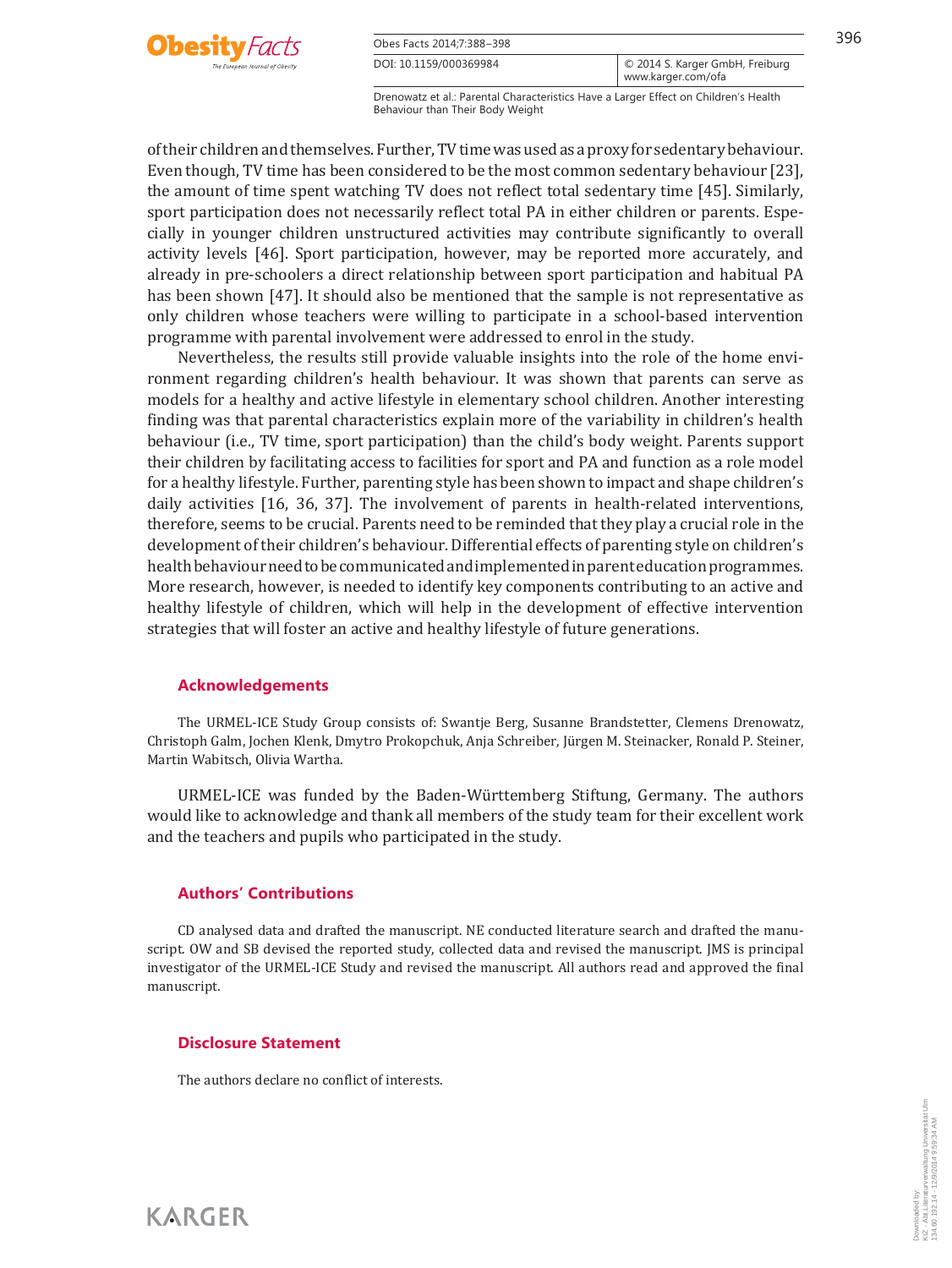

www.karger.com/ofa

## **References**

- 1 Biro FM, Wien M: Childhood obesity and adult morbidities. Am J Clin Nutr 2010;91:1499S–1505S.
- 2 Weiss R, Dziura J, Burgert TS, Tamborlane WV, Taksali SE, Yeckel CW, Allen K, Lopes M, Savoye M, Morrison J, Sherwin RS, Caprio S: Obesity and the metabolic syndrome in children and adolescents. N Engl J Med 2004; 350:2362–2374.
- 3 World Health Organisation: World Health Report 2002: Reducing Risk Promoting Healthy Life. Geneva, WHO Press, 2002.
- 4 De Niet JE, Naiman DI: Psychosocial aspects of childhood obesity. Minerva Pediatr 2011;63:491–505.
- 5 Naylor PJ, McKay HA: Prevention in the first place: schools a setting for action on physical inactivity. Br J Sports Med 2009;43:10–13.
- 6 Summerbell CD: The identification of effective programs to prevent and treat overweight preschool children. Obesity (Silver Spring) 2007;15:1341–1342.
- 7 Rhodes RE, Macdonald HM, McKay HA: Predicting physical activity intention and behaviour among children in a longitudinal sample. Soc Sci Med 2006;62:3146–3156.
- 8 Pigeot I, Buck C, Herrmann D, Ahrens W: Overweight and obesity in children and adolescents. The worldwide situation (in German). Bundesgesundheitsbl 2010;53:653–665.
- 9 Brown T, Summerbell C: Systematic review of school-based interventions that focus on changing dietary intake and physical activity levels to prevent childhood obesity: an update to the obesity guidance produced by the National Institute for Health and Clinical Excellence. Obes Rev 2009;10:110–141.
- 10 Zenzen W, Kridli S: Integrative review of school-based childhood obesity prevention programs. J Pediatr Health Care 2009;23:242–258.
- 11 Pyle S, Sharkey J, Yetter G, Felix E, Furlong M, Poston W: Fighting and epidemic: the role of schools in reducing childhood obesity. Psychol Sch 2006;43:361–376.
- 12 Van Der Horst K, Paw MJ, Twisk JW, Van Mechelen W: A brief review on correlates of physical activity and sedentariness in youth. Med Sci Sports Exerc 2007;39:1241–1250.
- 13 Gustafson SL, Rhodes RE: Parental correlates of physical activity in children and early adolescents. Sports Med 2006;36:79–97.
- 14 Jago R, Fox KR, Page AS, Brockman R, Thompson JL: Parent and child physical activity and sedentary time: do active parents foster active children? BMC Public Health 2010;10:194.
- 15 Cui Z, Hardy LL, Dibley MJ, Bauman A: Temporal trends and recent correlates in sedentary behaviours in Chinese children. Int J Behav Nutr Phys Act 2011;8:93.
- 16 Kremers SPJ, Brug J, de Vries H, Engels RCME: Parenting style and adolescent fruit consumption. Appetite 2003;41:43–50.
- 17 Arredondo E, Elder J, Ayala G, Campbell N, Baquero B, Duerksen S: Is parenting style related to children's eating and physical activity in Latino families? Health Educ Res 2006;21:862–871.
- 18 Baumrind D: Current patterns of parental authority. Dev Psychol Monogr 1971;4:101–103.
- 19 Maccoby E, Martin J: Socialization in the context of the family: parent-child interaction; in Hetherington E (ed): Handbook of Child Psychology: Socialization, Personality and Social Development. New York,Wiley, 1983, pp 1–101.
- 20 Kromeyer-Hauschild K, Wabitsch M, Kunze D, Geller F, Geiß H, Hesse V, von Hippel A, Jaeger U, Johnson D, Korte W, K. Menner, G. Müller, J. M. Müller, A. Niemann-Pilatus, T. Remer, F. Schaefer, H.-U. Wittchen, S. Zabransky, K. Zellner, A. Ziegler, J. Hebebrand: Perzentile für den Body-mass-Index für das Kindes- und Jugendalter unter Heranziehung verschiedener deutscher Stichproben. Monatsschr Kinderheilkd 2001;149:807– 818.
- 21 World Health Organisation: Physical Status: The Use and Interpretation of Anthropometry Report of a WHO Expert Committee. Geneva, WHO Press, 1995.
- 22 Kurth BM: The German Health Interview and Examination Survey for Children and Adolescents (KiGGS): an overview of its planning, implementation and results taking into account aspects of quality management (in German). Bundesgesundheitsbl 2007;50:533–546.
- 23 Gorely T, Marshall SJ, Biddle SJ: Couch kids: correlates of television viewing among youth. Int J Behav Med 2004;11:152–163.
- 24 Cohen J: Statistical Power Analysis for the Behavioral Sciences, 2nd ed. Hillsdale, L Erlbaum Associates, 1988.
- 25 Wisniewski AB, Chernausek SD: Gender in childhood obesity: family environment, hormones, and genes. Gend Med 2009;6:76–85.
- 26 Hume C, van der Horst K, Brug J, Salmon J, Oenema A: Understanding the correlates of adolescents' TV viewing: a social ecological approach. Int J Pediatr Obes 2010;5:161–168.
- 27 Garcia AW, Broda MA, Frenn M, Coviak C, Pender NJ, Ronis DL: Gender and developmental differences in exercise beliefs among youth and prediction of their exercise behavior. J Sch Health 1995;65:213–219.
- 28 Moore LL, Lombardi DA, White MJ, Campbell JL, Oliveria SA, Ellison RC: Influence of parents' physical activity levels on activity levels of young children. J Pediatr 1991;118:215–219.
- 29 Sallis JF, Alcaraz JE, McKenzie TL, Hovell MF, Kolody B, Nader PR: Parental behavior in relation to physical activity and fitness in 9-year-old children. Am J Dis Child 1992;146:1383–1388.